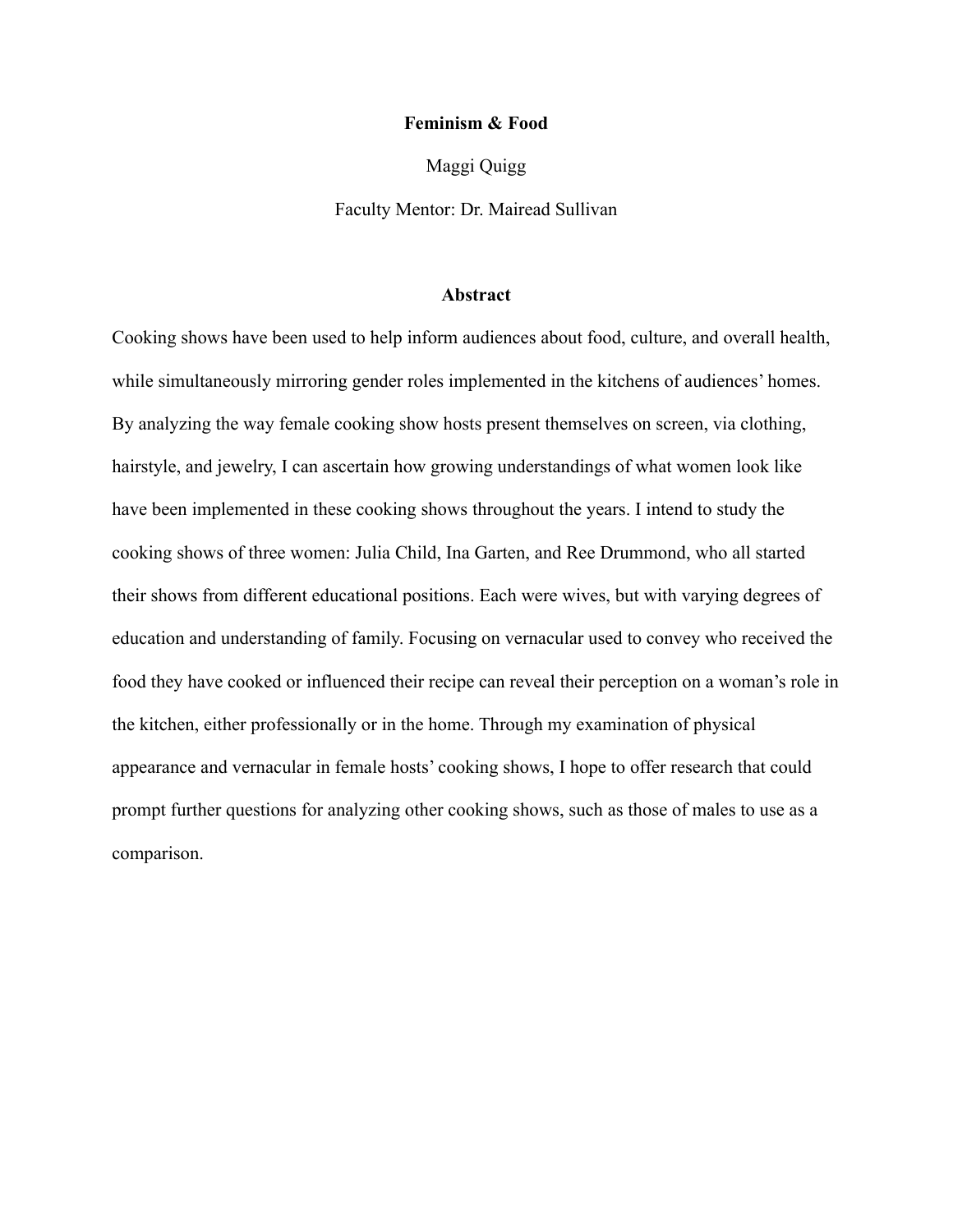### **Narrative**

## **Introduction**

Cooking shows, as a popular and informational form of media, reflect elements of gender roles. Female cooking show hosts have become pillars of homemakers and cooks in the home kitchen while male hosts are seen as chefs in their lucrative restaurants, building empires with their food and name. This disparity impacts the way audience members view female hosts compared to their male counterparts, which implements inaccurate stereotypes and assumptions about women in the culinary world. Throughout the years, female hosts' clothing, vernacular, body language, and intended audiences reveal the different ways these hosts perceive women's roles within the kitchen. These expectations align with society's evolving understandings of who belongs in the kitchen professionally and at home. A lack of research analyzing this evolution undermines the progress established by females for females, progress which alters the perceptions of where women belong in the cooking world. I intend to research how displays of feminism in cooking shows have evolved throughout the years, such as clothing and who is receiving their food. Through this research I hope to answer the question: How has feminism shifted the production of cooking shows, and therefore the perceptions of female hosts?

### **Background/Related Work and Motivation**

In my research into the scholarship of this field, I found that originally, gendered roles within the kitchen became emphasized when restaurants became popular, sparking the differing roles and perceptions between entertaining publicly and privately. Stella Pierce's work, "Kitchen Cache: The Hidden Meaning of Gender and Cooking in Twentieth-Century American Kitchens: A Thesis," displays that at the time, society expected women to be in the kitchen, whereas a man cooking was a novelty. Eventually, men came to dominate the professional sphere, becoming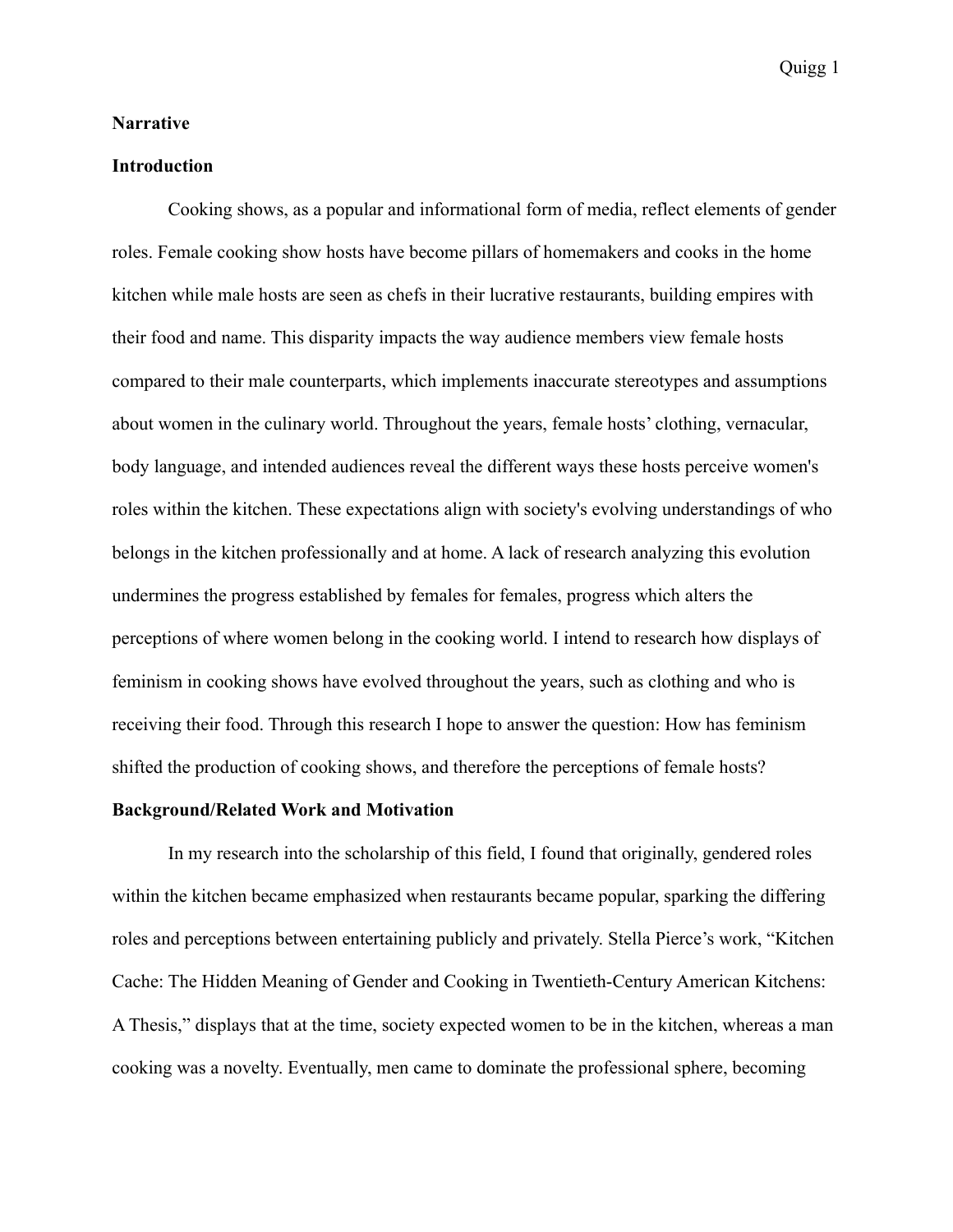critically acclaimed chefs and restaurateurs, while women continued preparing food at home. Education barriers prevented females from entering the professional cooking world, and even if they were hired at a restaurant, their pay was lower and during times of budget-cuts or placing blame, they were always fired first (Pierce). Therefore, the societal expectation for females to cook without recognition while males cook for praise created the foundation for the entire cooking world, including television. I expect to trace similar expectations and perceptions of women throughout these cooking shows.

Research in the field of cooking shows primarily revolves around the impact it has on men. This includes analyzing how men perceive food. For example, cooking shows often advertise healthy options for women and encourage men to eat unhealthier choices. Emily Contois' book, *Diners, Dudes, and Diets,* explains how male celebrity chefs use their influence to help men choose healthier and seemingly "feminine" choices over fatty options. This forces male viewers to prioritize their health as these celebrity chefs help their audience members grapple with selecting life-preserving options instead of making a statement about their masculinity. However, there is a lack of information on women as entities separate from their roles as a wife and mother that acknowledges their perceptions of health through food. Such an understanding would inform the females' understanding of their relationship with food outside of their identity as the provider, as men have had the opportunity to do so outside their role as "the man of the house."

When chefs started to host their own shows, they served simply as instructors, utilizing an entire episode to teach the shows' audience members how to cook one single dish that ranged from main course to dessert. However, Kathleen Collins article, "TV Cooking Shows: The Evolution of a Genre" reveals that viewership ratings struggled because audiences were not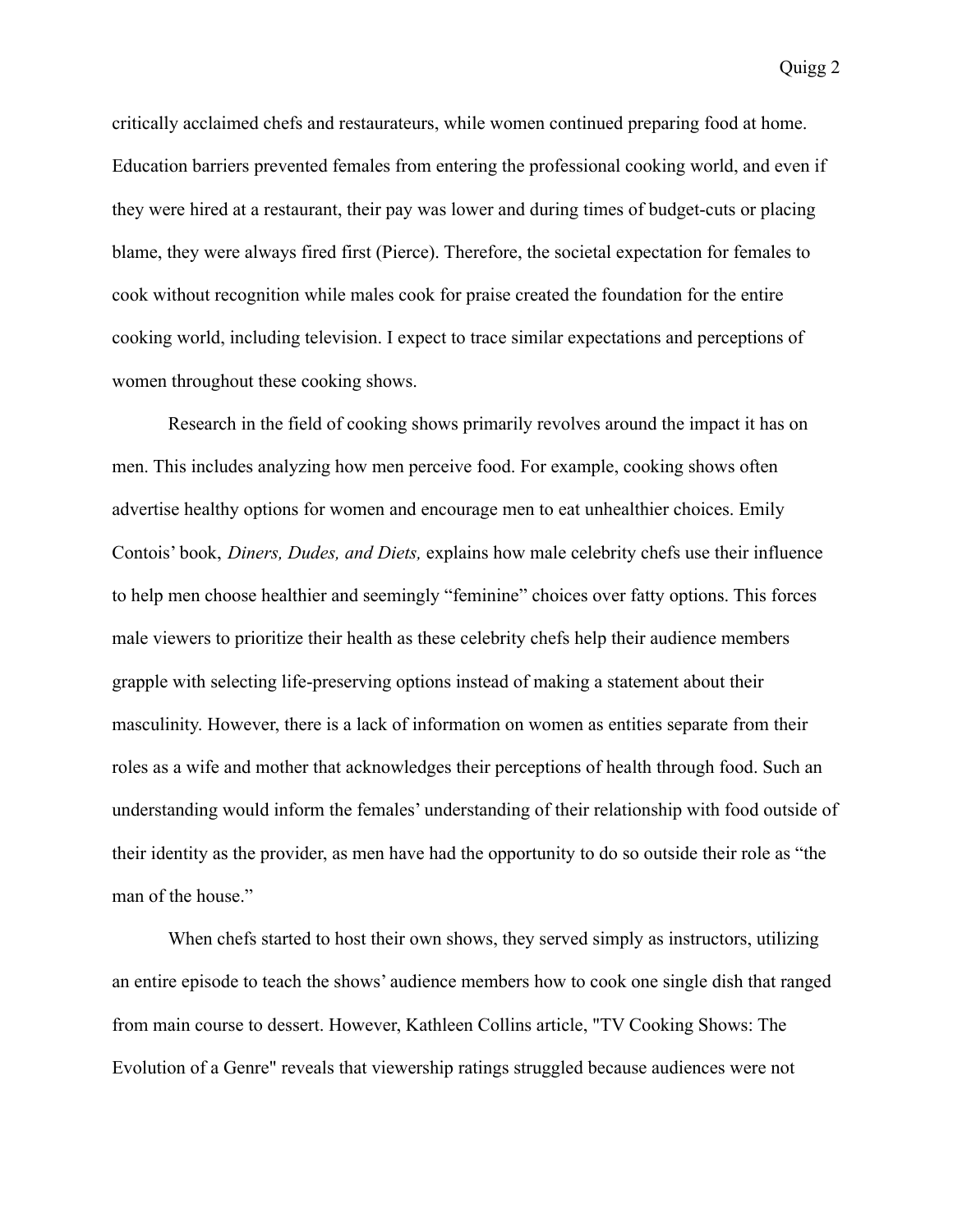entertained. In order to create successful shows, networks started to find entertaining hosts. This search further impacted who would dominate the screen in people's homes and kitchens. Linda Civitello's work, "The Nineties: The Rise of the Celebrity Chef," reveals that this change influenced who the network hired as hosts, welcoming a transition from TV chefs as instructors and evolving the hosts into TV personalities. This phenomenon includes the rise of homemaker Martha Stewart and the personable Emeril Lagasse. Moreover, the time between Julia Child's *The French Chef* and Ina Garten's *Barefoot Contessa* created a different criteria for the hosts as networks tried to bridge the gap between the television screen and audience member's kitchens.

Cheri Ketchum's article, "The Essence of Cooking Shows" explains how the new style of cooking shows helped the fanbase within the medium grow, forever altering how these hosts were viewed. Increased exposure impacted the amount of people who would be influenced by these shows and thus perceiving these hosts, bringing new understandings of who others believe these women to be and how they perceive a woman's role in the kitchen. Similarly, current hosts have started to make dishes outside of what women are supposed to eat (Contois). Furthermore, as their audience members grow amongst different genders and perceptions of women's eating habits align with the changing times, the dishes prepared on these women's shows and who they are prepared for has changed throughout the years.

The way an audience perceives cooking show hosts impacts the show's ratings. Therefore, as people's ideologies and society's perceptions of others have evolved, who audience members want to watch has altered as well, instigating a change in the different types of cooking show hosts. In the past, research on cooking shows has remained restricted towards male hosts and their shows or simply the overall evolution of who has come to dominate the screen, such as the change from Instructors to Personalities *(Civitello)*. Therefore, a lack of research performed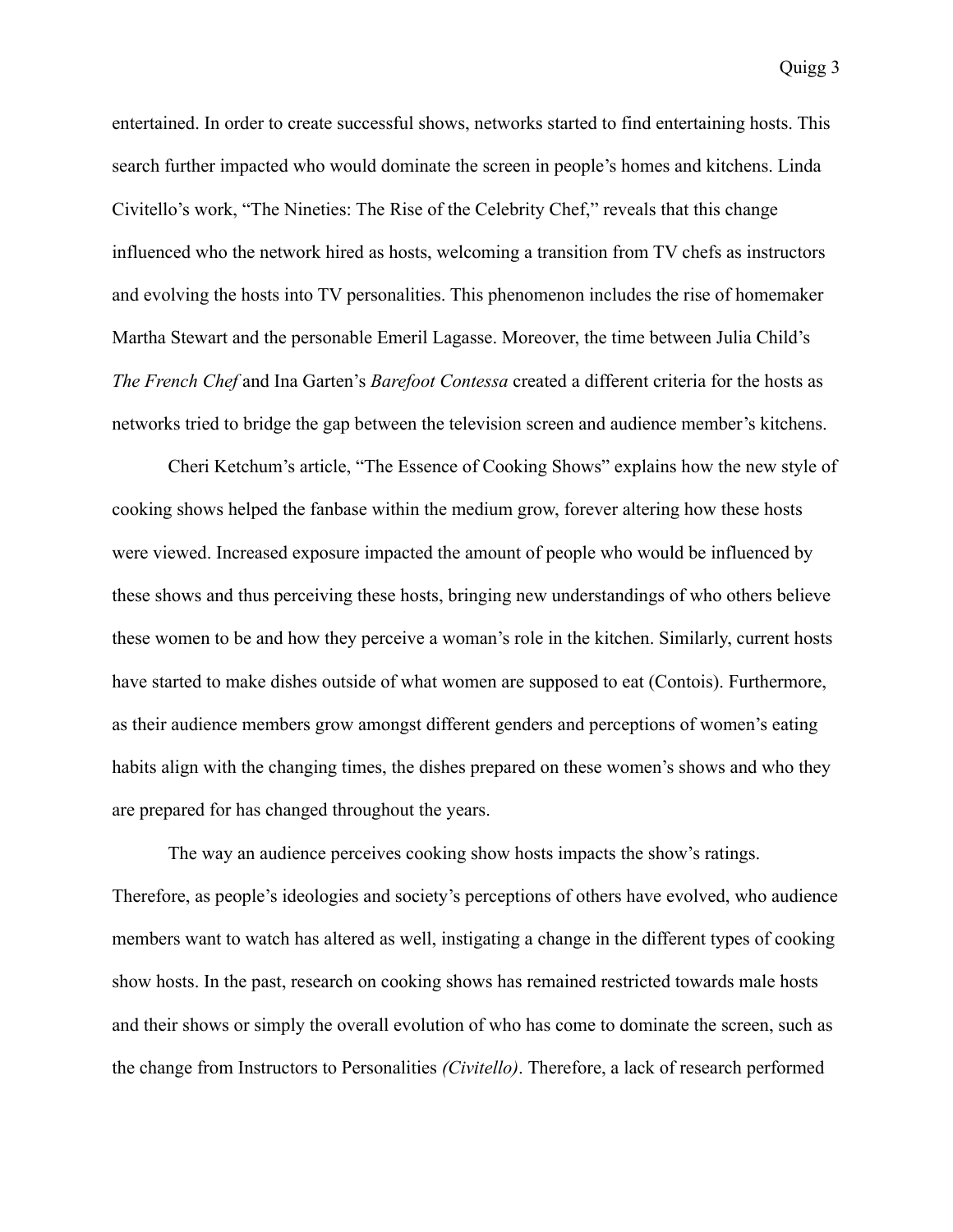on strictly females and their shows throughout the years neglects how these women have been able to implement feminist ideologies and changes occurring in real time with their own media platforms. Meanwhile, as perceptions of female hosts were changing as they became personalities, the feminist movement in the 1970s started to enact a change in how they are perceived through wardrobe.

Wardrobe expresses identity and how individuals are perceived. Throughout the years, women's clothing in the workplace has changed drastically, such as transitioning from skirts to pants, heels to flats, and dresses to button downs. Marlene Komar's article, "Working Women's Wardrobe: How the 1970s Opened Feminist Fashion," analyzes the workplace dress code of females in the 1970s and feminists' attempts to alter it. In the early 1970s, a group of Boston secretaries created the group "9to5" to advocate for regular salary reviews, equal pay, and freedom in office wardrobes. Instead of dressing for the passive and submissive role women were expected to adhere to in a male-dominated workplace, feminists recognized the role fashion played in how they were viewed; furthermore, to blend in at their jobs so their work could be recognized for its content, not the gender of who wrote it, feminists encouraged wearing pants, pinstripes, and pockets. However, because it was harder to dismiss females when they were not looking as feminine, many workplaces enforced a strict dress code.

Analyzing the dress codes and change in apparel worn by female cooking show hosts in their workplace will display how these hosts present themselves through clothing. Similarly, the way a woman dresses impacts how people will treat or react to them. Scholar Jamie Lower recently conducted a study analyzing the way women are perceived through a first impression based upon what they wear. Lower discovered that a woman wearing traditionally feminine clothing, such as skirts and dresses, appears submissive but kind, but a woman wearing a pantsuit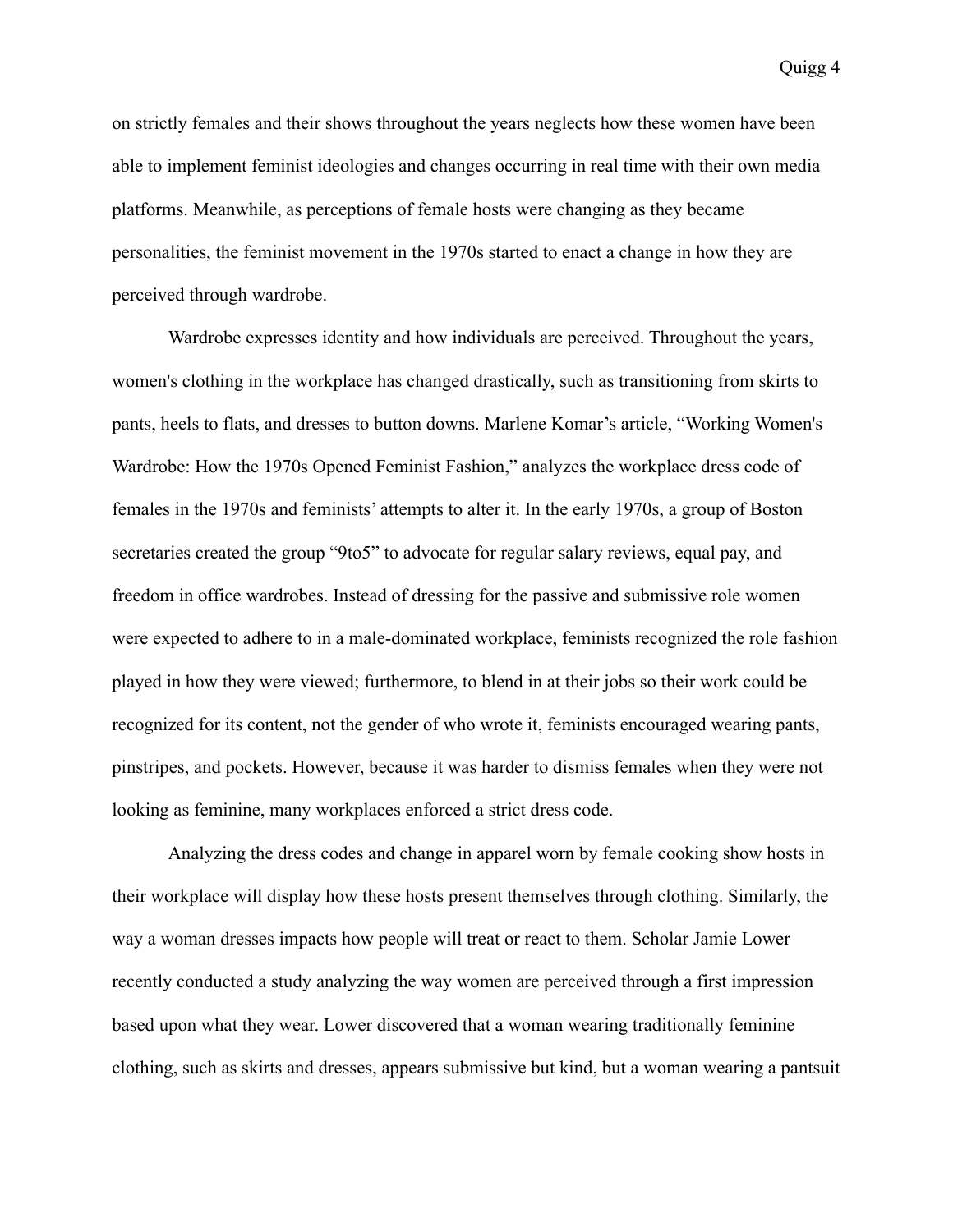is viewed as credible yet unfriendly. I hope to expand on this research relating to gender perception, specifically pertaining to the perceptions of female hosts by the ways they present themselves through aspects of their identity, such as wardrobe.

## **Method**

I intend to analyze the cooking shows of Julia Child, Ina Garten, and Ree Drummond, starting from the first episode to the most recent, and track patterns of appearance styles, who their food is for, and vernacular regarding what they feel to be their role within the kitchen. Through analyzing these women as they present themselves on cable TV along with Lower's findings of how females are perceived based upon what they wear, I will understand how audiences perceive these hosts. Additionally, I can understand why female hosts wear specific items of clothing- whether it is to appear non-threatening or to assert dominance in a field otherwise dictated by their male counterparts. Similarly, analyzing the hairstyles and jewelry reveals a female's marital status, a status which can impact who they are cooking for. This also displays how they perceive themselves: mothers, homemakers, or bachelorettes.

Listening to the dialogue used by these hosts, such as who taught them how to cook, how that was perceived in their family, and how that informs their current role in the kitchen will reveal how these women perceive and perpetuate ideals about a female's role in the kitchen, and how they use their platforms to share this understanding. Furthermore, I will write a research paper relaying my findings to add to the public's understanding of how women are viewed. This paper will track the changes in this perception throughout the years to match the evolving understandings of a woman's role in cooking.

### **Expected Results**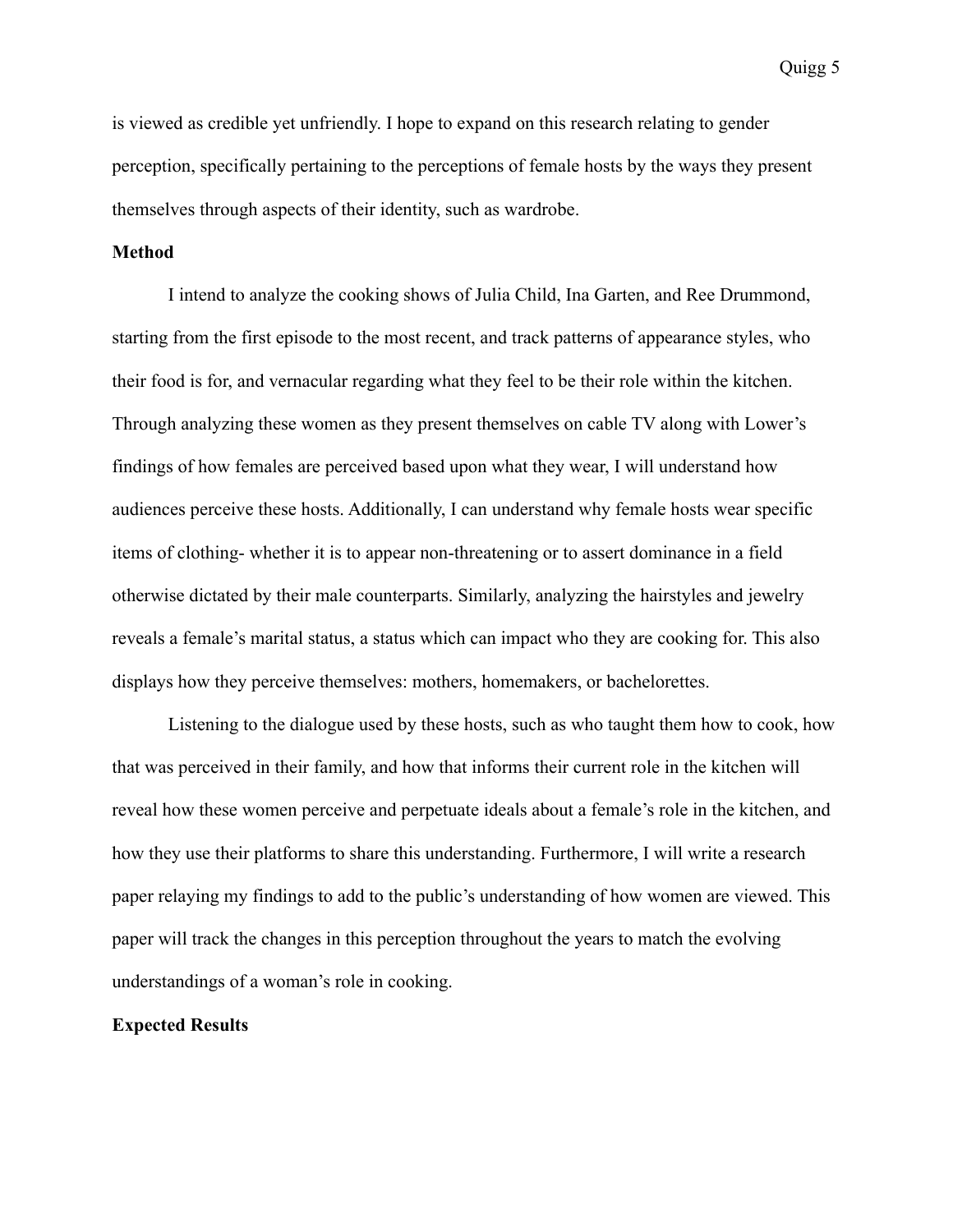I expect my results to highlight popular gender roles within the kitchen. For example, female cooking show hosts often cook within their own homes while their male counterparts travel the world making and eating food. This sets an unfair standard that women are only allowed to do and be a certain thing. I anticipate such expectations also impact how female hosts are supposed to look. The clothing, hair, and overall style of female cooking show hosts has evolved throughout the years, reflecting the changing understandings of what women can and cannot look like. Creating a physical "look" can be difficult for female cooking show hosts because there are certain expectations for what they should and should not look like, which impacts audience's perceptions of them, and thus viewer ratings. I expect the hosts' clothing to reflect the tone of their show and how they present themselves and their own roles within the kitchen.

The change from Instructors to Personalities influenced the tone of the shows and the type of women hired to host cooking shows. Julia Child's *The French Chef* possesses an instructional tone that teaches audience members how to prepare dishes, whereas Ina Garten's *The Barefoot Contessa* bridges the gap between the television screen and her audience members' kitchens. I expect there to be a change in vernacular and wardrobe between these two cooking shows to display the change in the networks perceptions of what a woman should look and be like and appear to be to attract viewers.

With this information, I intend to write a research paper that analyzes the various ways female hosts present themselves through physical appearance and how their vernacular expresses their identity and role in the kitchen, such as who is receiving their food.

### **Conclusion**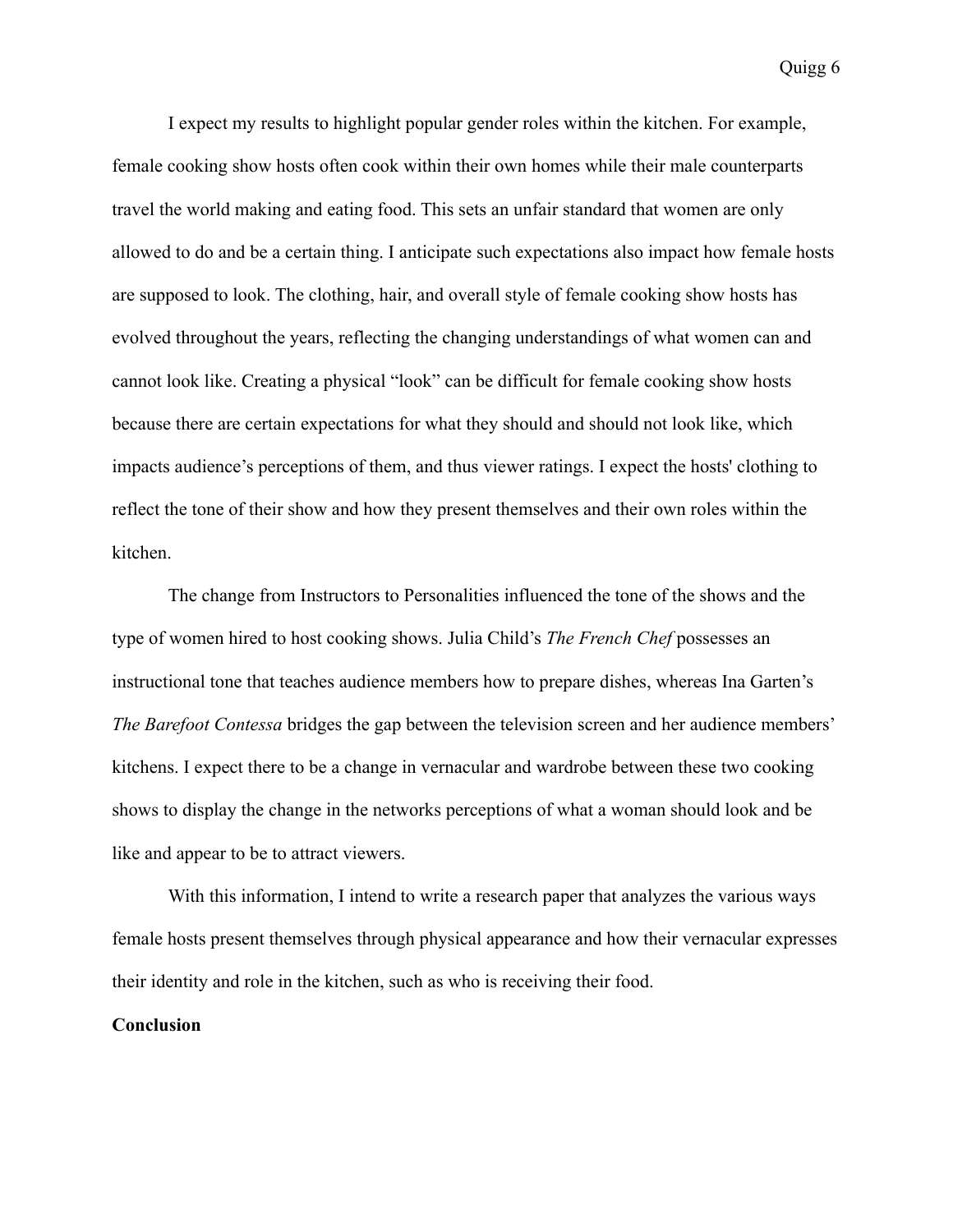Cooking shows, an informational form of media, mirror society's gender roles. Research conducted on this medium focuses on perceptions of gender. However, these scholars mainly focus on male cooking shows and their audiences, disregarding females and the impact they have made towards incorporating evolving understandings of who belongs in the kitchen professionally and at home. This narrow research neglects to show the progression of female identity displayed in cooking shows. I intend to analyze this evolution through watching three popular cooking shows to research how these hosts' clothing and vernacular showcases this development. I expect to track the evolution of gender roles via physical appearance and behavior throughout the different years these shows aired to reveal the changing understandings of female identity in the kitchen. This research will work to further the understanding of a woman's role in the kitchen while raising questions about the direct comparisons between male cooking show hosts and how they are perceived.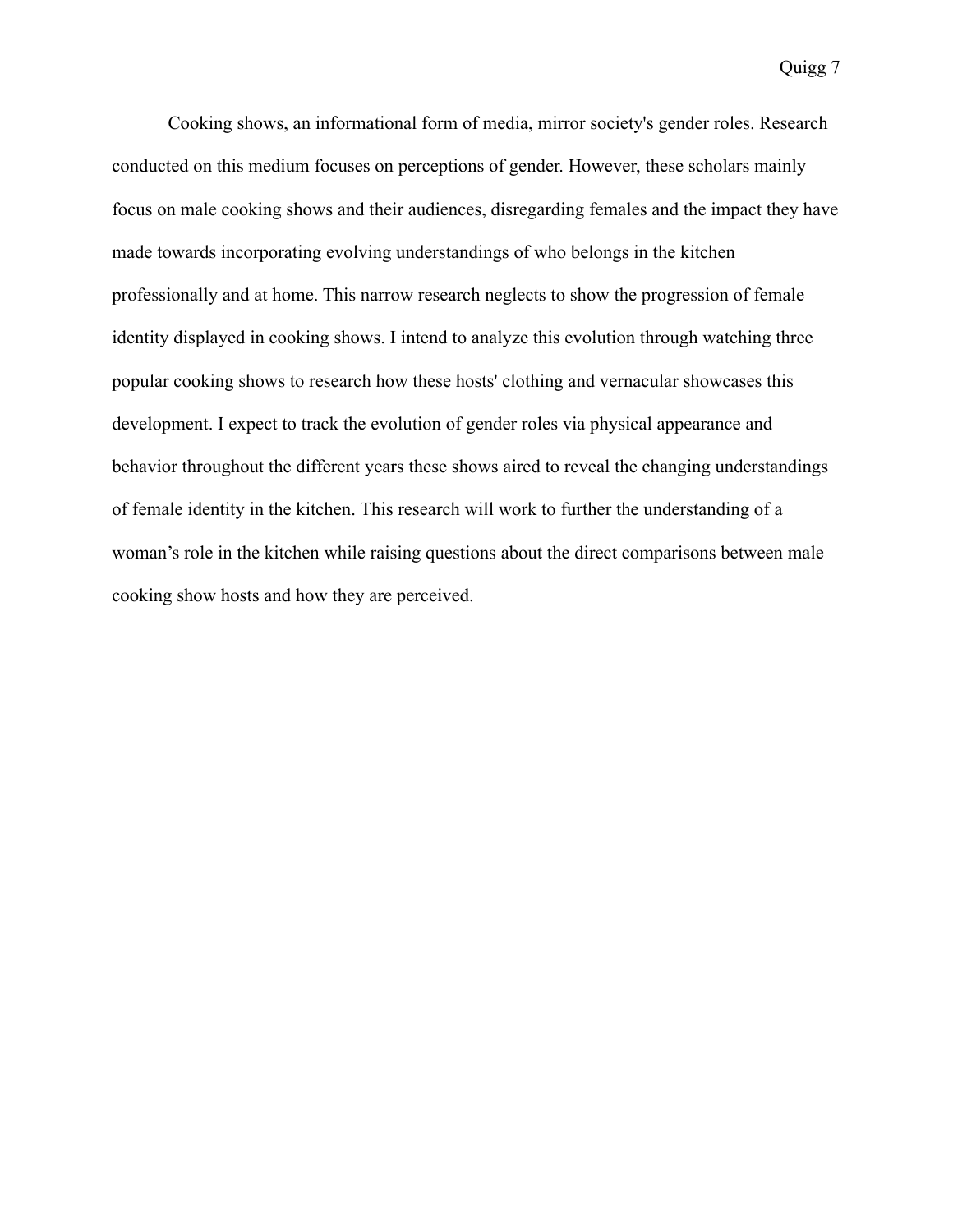### **Works Cited**

Civitello, Linda, and Linda Civitello. "The Nineties: The Rise of the Celebrity Chef." *Cuisine*

*and Culture: A History of Food and People*, John Wiley and Sons, Hoboken, NJ, 2011,

pp. 349–356.

Collins , Kathleen. "TV Cooking Shows: The Evolution of a Genre." *Flow*, University of Texas at Austin, 7 May 2008,

https://www.flowjournal.org/2008/05/tv-cooking-shows-the-evolution-of-a-genre/.

Contois, Emily J. H. *Diners, Dudes, and Diets: How Gender and Power Collide in Food Media and Culture*. University of North Carolina Press, 2020, http://www.jstor.org/stable/10.5149/9781469660769 contois.

Ketchum, Cheri. "The Essence of Cooking Shows: How the Food Network Constructs

Consumer Fantasies." *Journal of Communication Inquiry*, vol. 29, no. 3, 2005, pp

. 217–234., https://doi.org/10.1177/0196859905275972.

Komar, Marlene. "Working Women's Wardrobe: How the 1970s Opened Feminist Fashion." *PBS*, Public Broadcasting Service, 20 Apr. 2022, <https://www.pbs.org/independentlens/blog/working-womens-wardrobe-how-the-1970s-op> ened-feminist-fashion/.

Lower, Jamie, "Style Speaks: Clothing Judgments, Gender Stereotypes, and Expectancy Violations of Professional Women" (2018). Electronic Theses and Dissertations. 5785.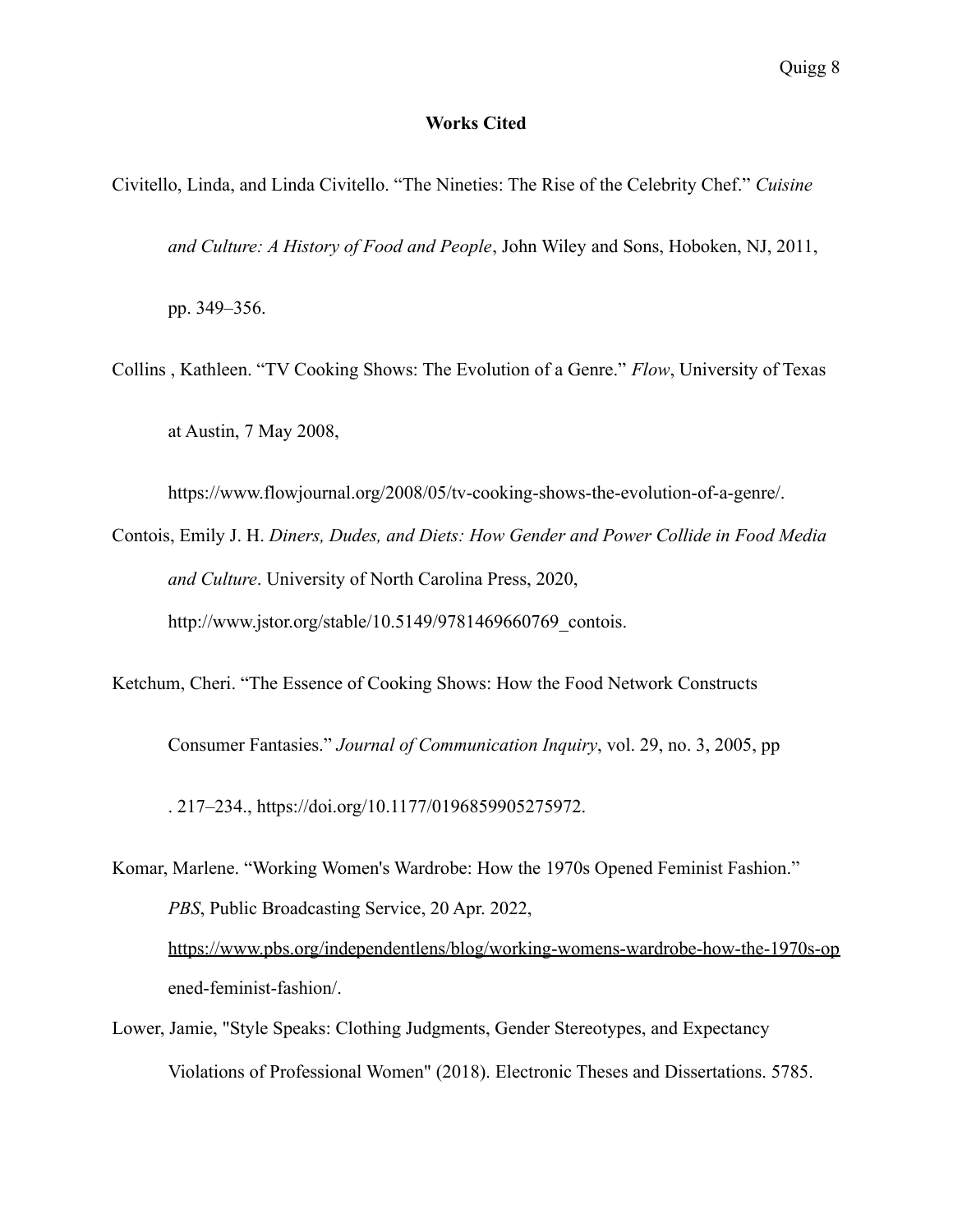## Pierce, Stella Jean. "Kitchen Cache: The Hidden Meaning of Gender and Cooking in

Twentieth-Century American Kitchens: A Thesis." Appalachian State University, 2010,

pp. 1–11.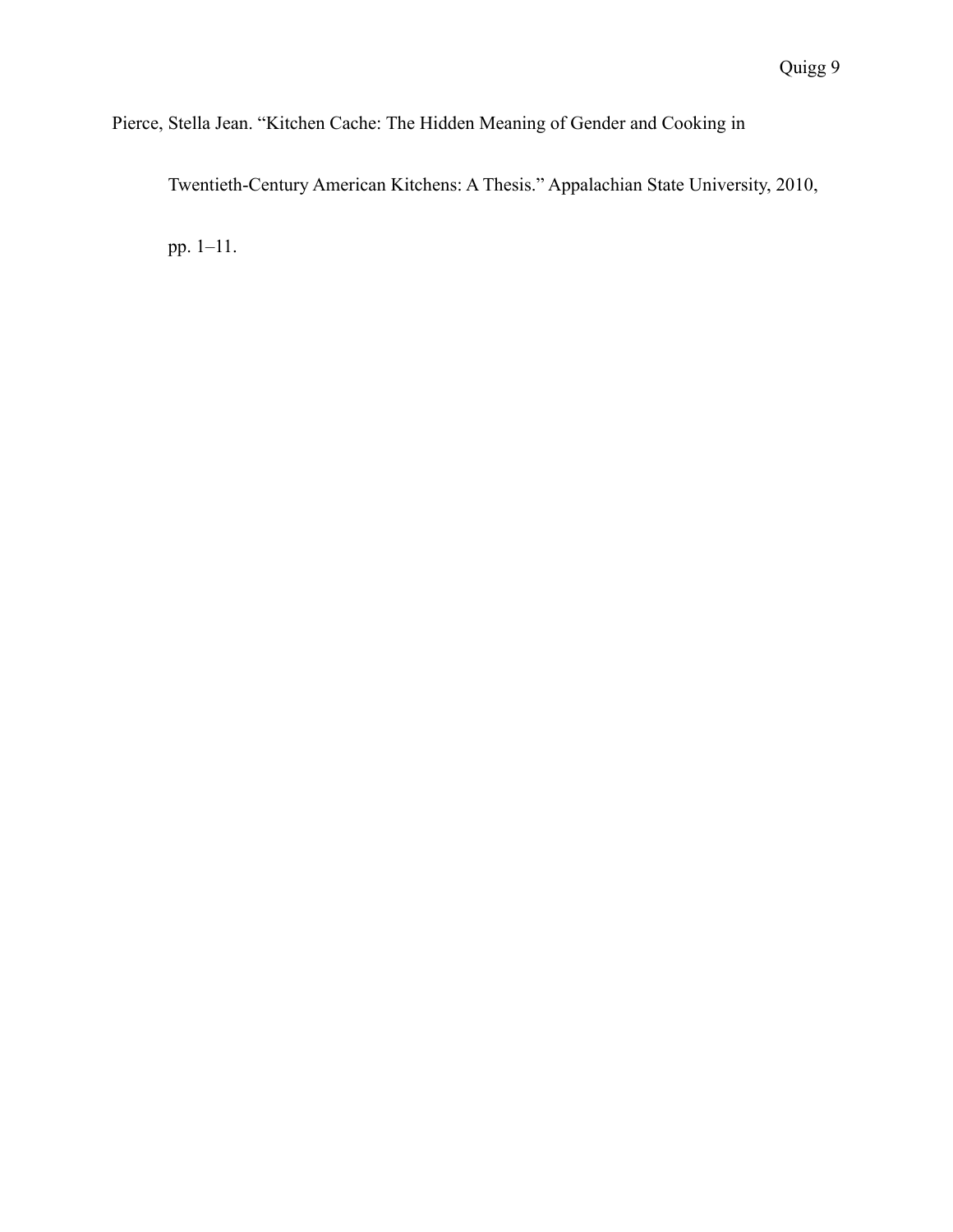# **Budget**

| Description of Expense                                                               | Cost       |
|--------------------------------------------------------------------------------------|------------|
| Compensation for 20 hours a week for one<br>researcher for 6 weeks at a minimum wage | \$1800     |
| Discovery $+$ Subscription for two months at<br>\$6.99/month                         | \$13.98    |
| PBS Documentaries Subscription on Amazon<br>for two months at \$3.99/month           | \$7.98     |
| TOTAL:                                                                               | \$1,821.96 |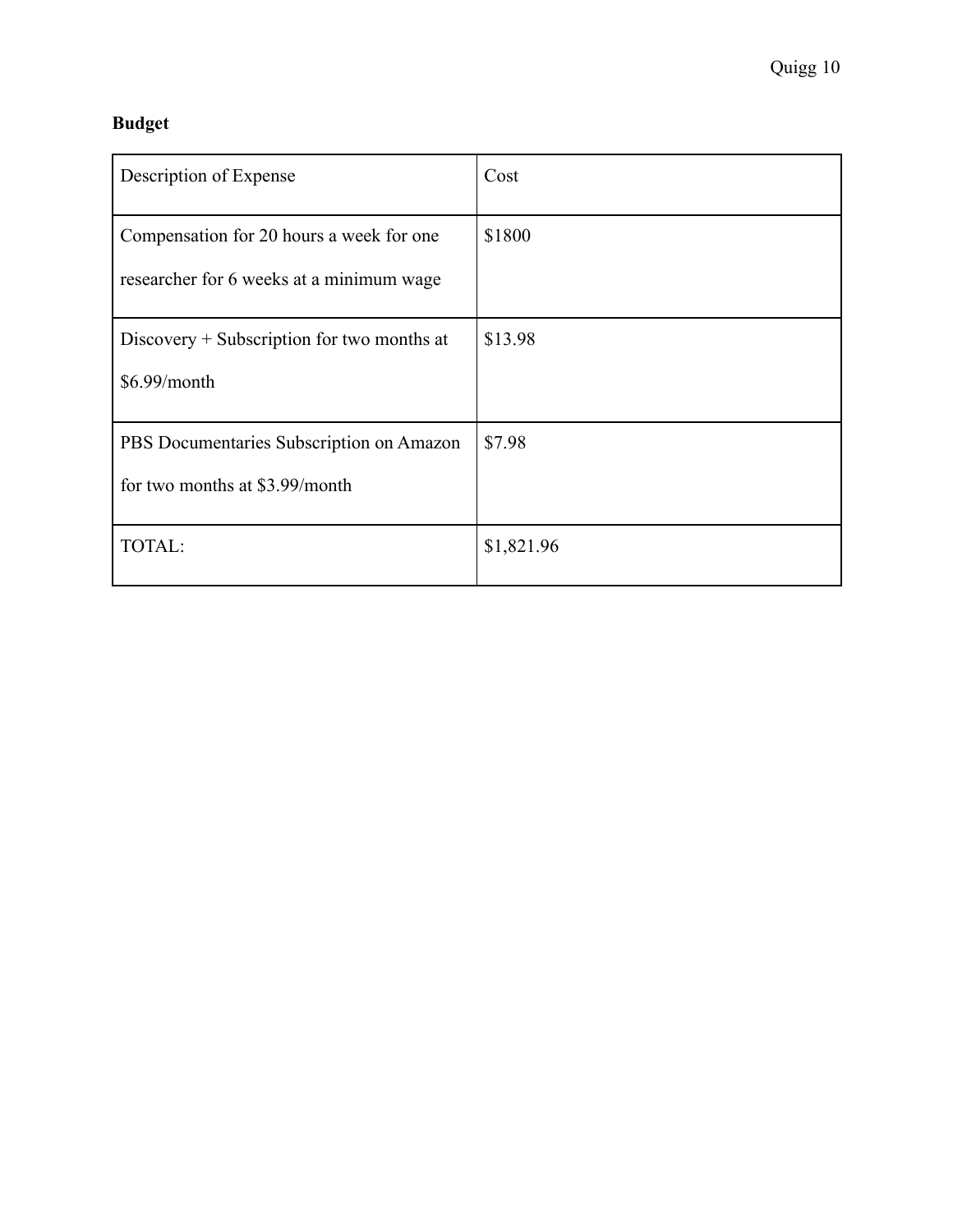## **Timeline**

Week 1

- I will research relevant works that discern how females are perceived based upon what they wear, allowing me to understand how audiences perceive these women.
- I will read and annotate my sources.
- I will use my annotations to create notes that will service my research.

## Week 2

- I will write the section of the paper dedicated to Background Information.
- I will identify important categories of clothing that express how females are viewed.
- I will watch the first five seasons of Julia Child's *The French Chef.*
- I will take notes on her clothing, food, and dialogue.

## Week 3

- I will watch the remaining five seasons of Julia Child's *The French Chef*.
- I will continue taking notes on her outfits, meals, and dialogue.

## Week 4

- I will watch the first twelve seasons of Ina Garten's *The Barefoot Contessa*.
- I will take notes on her clothing, the food she cooks, and her dialogue.
- I will insert the appropriate notes into my outline.

## Week 5

- I will watch the remaining thirteen seasons of Ina Garten's *The Barefoot Contessa*.
- I will continue taking notes on her wardrobe, food, and vernacular.
- I will integrate my notes into my outline.

Week 6